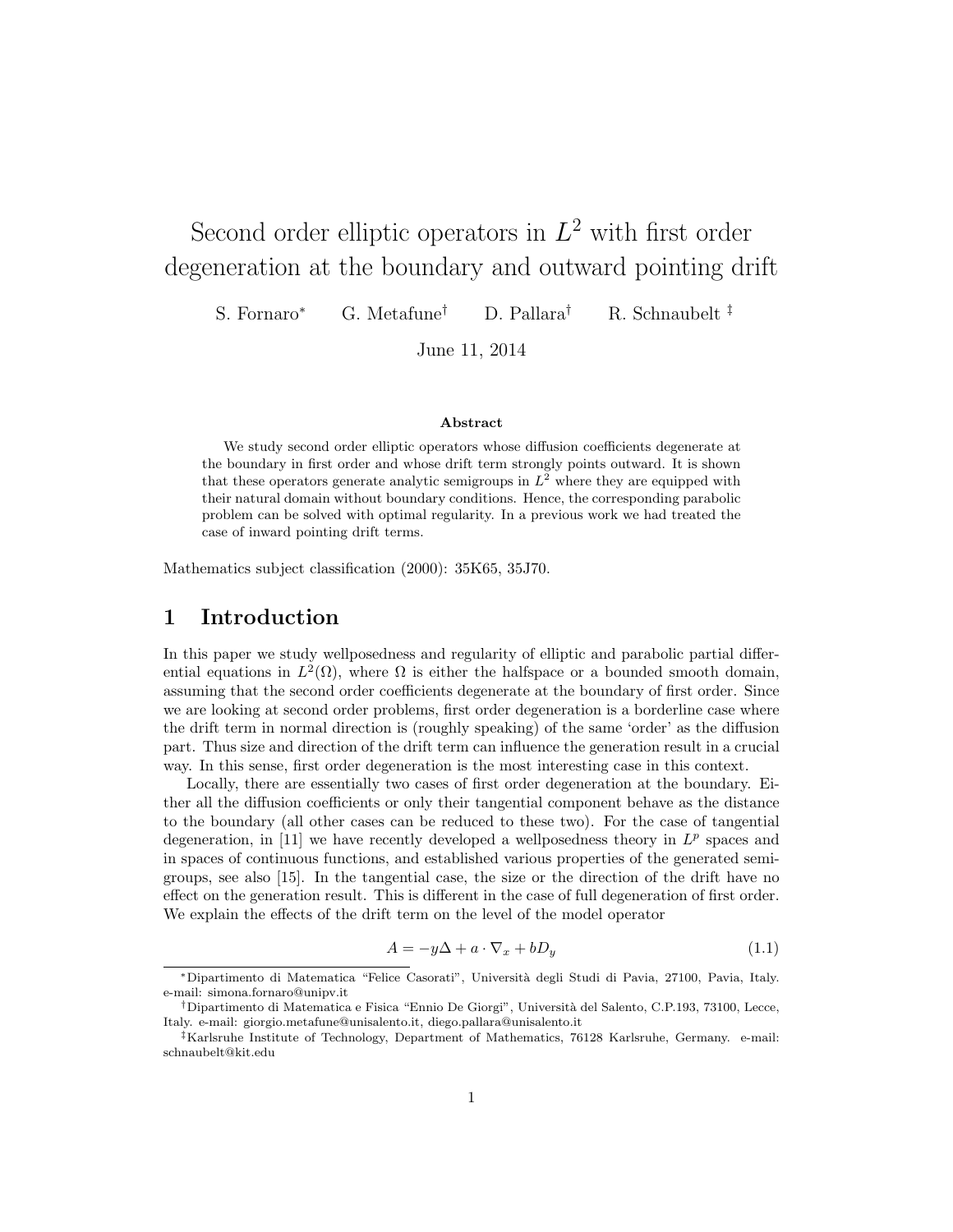with constant drift coefficients  $a \in \mathbb{R}^N$  and  $b \in \mathbb{R}$  acting on the half space

$$
\mathbb{R}_+^{N+1} = \{ z = (x, y) \in \mathbb{R}^{N+1} : x \in \mathbb{R}^N, y > 0 \}.
$$

In the paper [10] (co-authored by three of the present authors), it was proved that the operator  $-A$  with the domain

$$
D_p^0 = \left\{ u \in W_0^{1,p}(\mathbb{R}_+^{N+1}) \cap W_{\text{loc}}^{2,p}(\mathbb{R}_+^{N+1}) : \sqrt{y} |\nabla u|, y|D^2u \right\} \in L^p(\mathbb{R}_+^{N+1}) \right\}
$$

generates an analytic  $C_0$ -semigroup of positive contractions on  $L^p(\mathbb{R}^{N+1}_+)$  if  $b > -1/p$  and  $p \in (1,\infty)$ . In this case the drift points inward at the boundary, or only mildly outward. Correspondingly, one has to impose Dirichlet boundary conditions. It was also shown by a one dimensional example that  $-A$  with domain  $D_p^0$  is not a generator if  $b \leq -1/p$ .

In the paper [16] parabolic problems with full degeneration at the boundary were studied in a more general framework, but assuming that the drift coefficients vanish at  $\partial\Omega$  (which means  $b = 0$  in the model operator above). We also refer to e.g. [18], [23], [25], [26] and [28] for other contributions to degenerate problems, which however do not deal with the interplay of diffusion and drift in the case of first order degeneration at the boundary.

Degenerate operators have also been deeply studied in different contexts, namely in weighted Sobolev spaces, see e.g. [2], [6] [17], or in spaces of degenerate Hölder continuous functions, see e.g. [3], [5], [6], [7]. Interest for these investigation comes from applications to mathematical finance (Heston volatility model) and population biology (generalized Kimura diffusion) and is related to the stochastic counterpart of the diffusion processes under consideration, as well as from applications to nonlinear equations (e.g. porous medium) and variational inequalities. In the weighted framework the role of the drift parameter seems to play a different role compared to our unweighted case. The proof of our main result in the model case of the halfspace, Theorem 3.8, relies upon the  $L^2$  gradient estimates in Proposition 3.3. Similar gradient estimates (with  $a = 0$ ) are proved in [17], even for  $p \neq 2$ , with completely different methods coming from the analysis of singular integral operators. See in particular Section 4.3 and Theorem 4.6.5 in [17], and also the proof of Proposition 2.20 in [14]. Our proof of the gradient estimates is based on elementary variational estimates.

Let us describe our approach. To understand the situation if  $b \leq -1/p$ , we investigated in detail the one dimensional case  $\Omega = (0, 1)$  in [12]. It turned out that then  $A = -yD_{yy} + bD_y$ exhibits a surprisingly complicated behavior. In Section 2 we recall the corresponding results, which have been the starting point for the study in higher dimensions.

In the present paper, we establish that  $-A$  generates an analytic  $C_0$ -semigroup on  $L^2$ for each  $b < -1/2$ . Here the model operator  $A = -y\Delta + a \cdot \nabla_x + bD_y$  on  $L^2(\mathbb{R}^{N+1}_+)$  has the domain

$$
D_2 = \left\{ u \in W^{1,2}(\mathbb{R}_+^{N+1}) \cap W^{2,2}_{\text{loc}}(\mathbb{R}_+^{N+1}) : \sqrt{y} |\nabla u|, y|D^2 u \right\} \in L^2(\mathbb{R}_+^{N+1}) \right\}
$$

which possesses optimal regularity, but imposes no boundary condition because the drift points outward and is large enough. In addition, the operator  $(A, D_2)$  is accretive for  $b \le -1$  and  $a = 0$ , see Proposition 3.5, but it fails to be (quasi) accretive for  $b \in (-1, -1/2)$ and  $a = 0$ , see Remark 3.7. This indicates that one cannot use form methods here.

Observe that our results complement those of [10] for  $p = 2$  where the opposite condition  $b > -1/2$  was assumed. The approach of [10] relies on Hardy's inequality which only works with the Dirichlet boundary condition and under the restriction  $b > -1/2$ . We thus have to proceed differently in the present paper.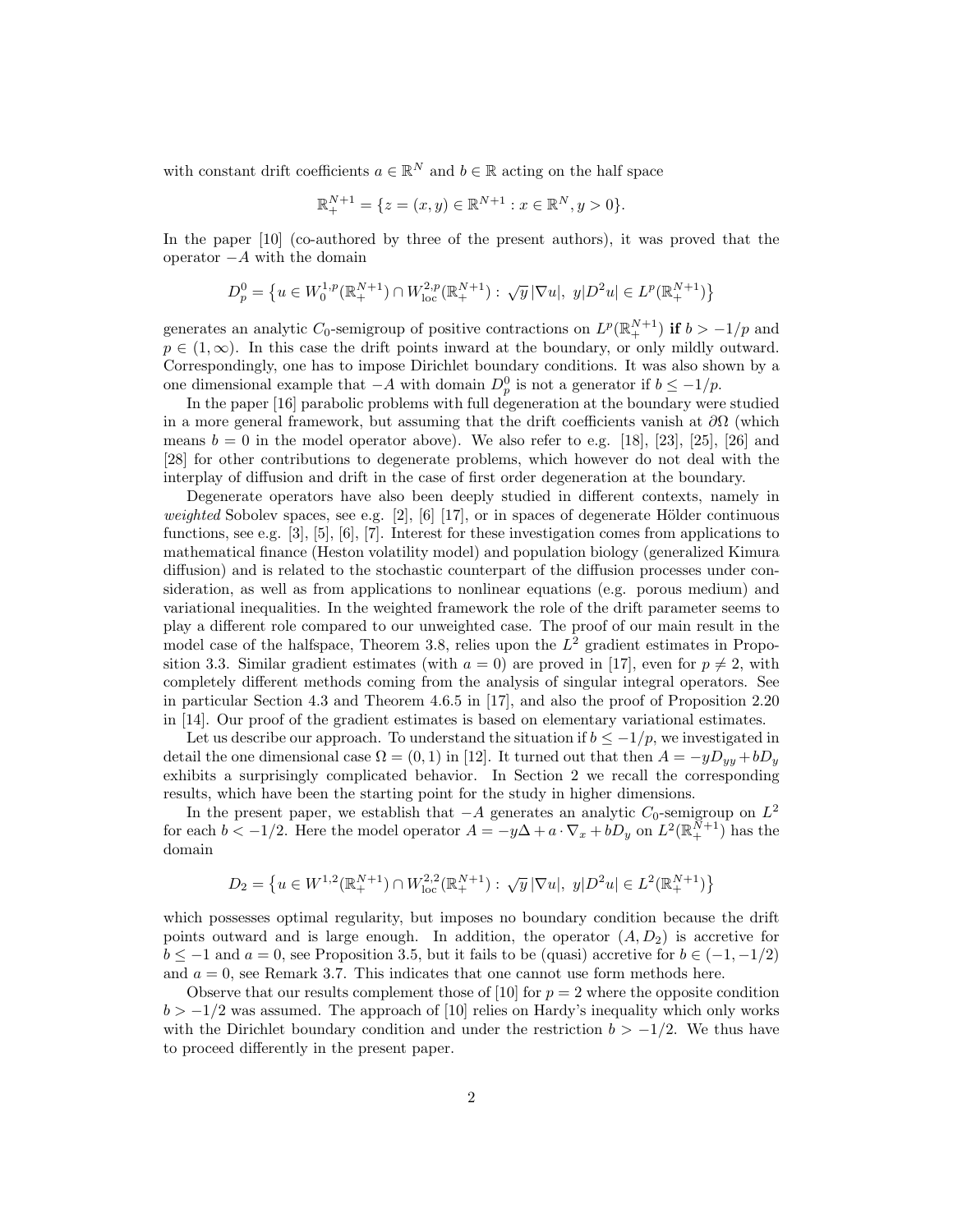In our previous works [10] or [11] we have approximated the model operator  $A$  on  $\mathbb{R}^{N+1}_+$ by its realization on the strip  $\{(x, y) : x \in \mathbb{R}^N, \varepsilon \leq y \leq 1/\varepsilon\}$  with Dirichlet boundary conditions. In contrast, following the analysis in [12], in the present paper we impose Neumann boundary conditions at  $y = \varepsilon$ . The resolvent equation  $\lambda u + Au = f$  for  $u \in D_2$  is then solved by letting  $\varepsilon \to 0^+$ . The crucial step of our arguments are the gradient estimates in Proposition 3.3 which ensure that  $D_2 \subset W^{1,2}(\mathbb{R}^{N+1}_+)$ . They are valid for all  $b < -1/2$ , but we need  $a = 0$  here. So far we do not know how to extend these estimates to the case  $p \neq 2$  which is the main reason for the restriction to  $p = 2$  in this paper. As a by-product of these estimates we derive an inequality leading to analyticity in Proposition 3.4. The result for  $b \le -1$  and  $a = 0$  can then be derived in Proposition 3.5. The cases  $b \in (-1, -1/2)$  and  $a \neq 0$  are treated in Proposition 3.6 and Theorem 3.8, respectively, by means of perturbation arguments. In Proposition 3.6 we perturb the operator  $A_0$  for  $b = -1$  and  $a = 0$  by the drift term  $(b+1)D<sub>y</sub>$  which is relatively bounded w.r.t.  $A<sub>0</sub>$  with precisely the constants needed to construct the perturbed resolvent by a Neumann series. In Theorem 3.8 we use the Kalton-Weis theorem on sums of resolvent commuting operators to finally add the tangential drift term  $a \cdot \nabla_x$ .

Based on the properties of the model operator, we also treat the problem on a bounded domain  $\Omega$  in  $\mathbb{R}^{N+1}$ . We study an operator A in nondivergence form given in (4.1) with continuous diffusion and drift coefficients on  $\overline{\Omega}$ , where the normal component of the drift is strictly less than  $-1/2$  times the normal component of the matrix of the diffusion coefficients, see (H3) in Section 4. We then show that the negative of this operator generates an analytic semigroup on  $L^2(\Omega)$  when equipped with the domain

$$
D_2^{\Omega} = \left\{ u \in W^{2,2}_{loc}(\Omega) \cap W^{1,2}(\Omega) : \varrho | D^2 u | \in L^2(\Omega) \right\}
$$

having optimal regularity and no boundary conditions. (Here,  $\rho$  is a smooth extension of the distance function to the boundary.) By standard semigroup theory, this generation result allows to solve the corresponding inhomogeneous parabolic partial differential equation in optimal regularity, see Corollary 4.2.

Acknowledgments. We are grateful to the referees for valuable comments, in particular for pointing out a mistake in the first version of the paper and for suggesting relevant references.

# 2 One dimensional operators

In this section we recall the basic results of the paper [12] concerning the one dimensional operator  $A = -yD_{yy} + bD_y$  in  $L^p(0,1)$  with  $b \in \mathbb{R}$ .

First, we constructed an operator  $(-A, D_{p,b}^D)$  by Dirichlet approximation, i.e., we solved the resolvent equation  $\lambda u + Au = f$  on  $(\varepsilon, 1)$ , where A is endowed with the domain  $W^{2,p}(\varepsilon,1) \cap W_0^{1,p}(\varepsilon,1)$ , and then let  $\varepsilon \to 0^+$ . We have shown that  $(-A, D_{p,b}^D)$  generates an analytic semigroup for all  $b \in \mathbb{R}$  and  $p \in (1,\infty)$ . However, the domain  $D_{p,b}^{\hat{D}}$  heavily depends on b: If  $b \leq -1$ , then  $u \in D_{p,b}^D$  is contained in  $W^{1,p}(0,1)$  and satisfies  $yu'' \in L^p(0,1)$ , but no boundary condition at  $y = 0$  is imposed. If  $b \in (-1, -1/p]$ , then  $D_{p,b}^D$  is not contained in  $W^{1,p}(0,1)$ , but one imposes  $u(0) = 0$  for  $u \in D_{p,b}^D$ .

We have further seen that the Dirichlet approximation is unstable in the sense that for the solutions  $u_{\varepsilon} \in W^{2,p}(\varepsilon,1) \cap W_0^{1,p}(\varepsilon,1)$  of  $Au_{\varepsilon} = f$  the norms  $||u_{\varepsilon}'||_p$  blow up as  $\varepsilon \to 0^+$  for certain  $f \in L^p(0,1)$  and each  $b \leq -1/p$  (even though the limit function belongs to  $W^{1,p}(0,1)$ )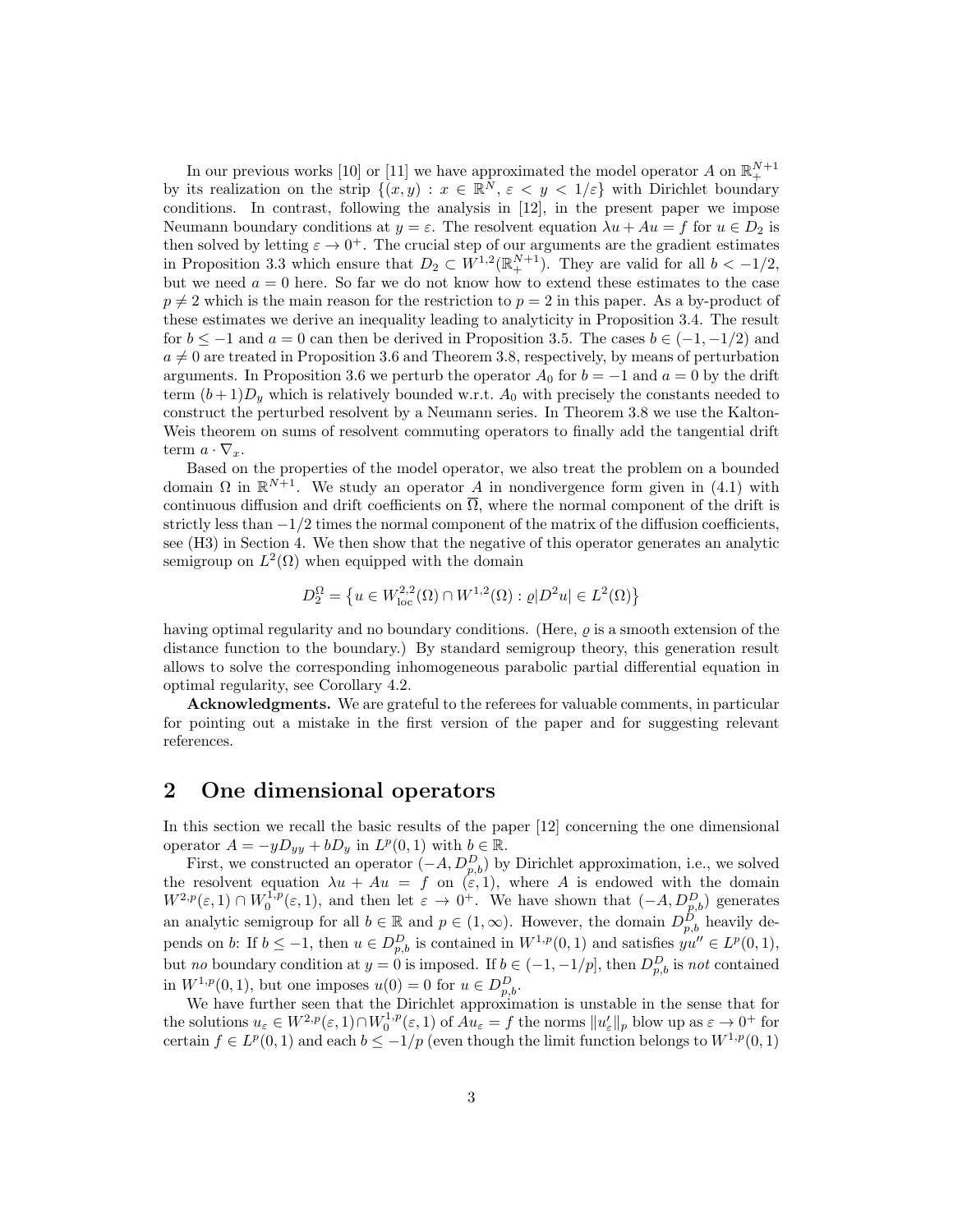if  $b \leq -1$ ). We thus also employed Neumann approximations of A with the domains

$$
D_{p,\varepsilon}^N = \{ u \in W^{2,p}(\varepsilon,1) : u'(\varepsilon) = 0, u(1) = 0 \}.
$$

This approximation turned out to be stable in  $W^{1,p}$  for all  $b < -1/p$ . Moreover, the limit operator possesses the (optimal) domain

$$
D_p = \{ u \in W^{1,p}(0,1) : yu'' \in L^p(0,1), u(1) = 0 \}
$$

and generates an analytic semigroup on  $L^p(0,1)$  for every  $p \in (1,\infty)$  and  $b < -1/p$ . The Neumann boundary condition at  $y = \varepsilon$  is lost in the limit, as we impose no boundary condition at  $y = 0$  in  $D_p$ . We checked that the two approximations yield the same operator for  $b \le -1$ , but different ones for  $b \in (-1, -1/p)$ . Here the Neumann approximation gives the better regularity without any boundary condition. In the case  $b = -1/p$  the Neumann approximation does not work and is unstable in  $W^{1,p}$ . This borderline case is excluded in our further investigations.

These one dimensional results crucially depend on properties which are not available in higher dimensions. In particular, the full description of the domain of the generator relies on the possibility of writing explicitly the solutions of the ordinary differential equation  $Au = f$ ; the proof of analyticity uses generation theorems from [1] and [22] in sup-norm spaces which are based on Feller's theory of diffusion processes on intervals, see [8] and [9].

## 3 Generation on the half space

In this section we establish the generation result for the model operator

$$
A = -y\Delta + a \cdot \nabla_x + bD_y
$$

with constant drift coefficients  $a \in \mathbb{R}^N$  and  $b < -1/2$  acting on the half space

$$
\mathbb{R}_+^{N+1} = \{ z = (x, y) \in \mathbb{R}^{N+1} : x \in \mathbb{R}^N, y > 0 \}.
$$

This operator will be endowed with the domain

$$
D_2 = \left\{ u \in W^{1,2}(\mathbb{R}_+^{N+1}) \cap W^{2,2}_{loc}(\mathbb{R}_+^{N+1}) : \sqrt{y} |\nabla u|, y|D^2 u| \in L^2(\mathbb{R}_+^{N+1}) \right\}
$$

in  $L^2(\mathbb{R}^{N+1}_+)$ , which has the norm

$$
||u||_{D_2} = ||u||_{W^{1,2}(\mathbb{R}^{N+1}_+)} + ||\sqrt{y} \nabla u||_{L^2(\mathbb{R}^{N+1}_+)} + ||y D^2 u||_{L^2(\mathbb{R}^{N+1}_+)}, \qquad u \in D_2.
$$

Let  $\varepsilon \in (0, \frac{1}{2}]$ . To construct the resolvent of A, we use approximating problems on the strip

$$
S_{\varepsilon} := \{ (x, y) \in \mathbb{R}^{N+1} : x \in \mathbb{R}^N, \, \varepsilon < y < \varepsilon^{-1} \},
$$

where we equip  $A$  with the domains

$$
D_{2,\varepsilon}^N = \{ u \in W^{2,2}(S_{\varepsilon}) : u(\cdot,1/\varepsilon) = 0, D_y u(\cdot,\varepsilon) = 0 \}.
$$

To unify the notation, we set  $S_0 := \mathbb{R}^{N+1}_+$  and  $D_{2,0}^N := D_2$ . Lemma 2.1 of [10] provides us with the following density result.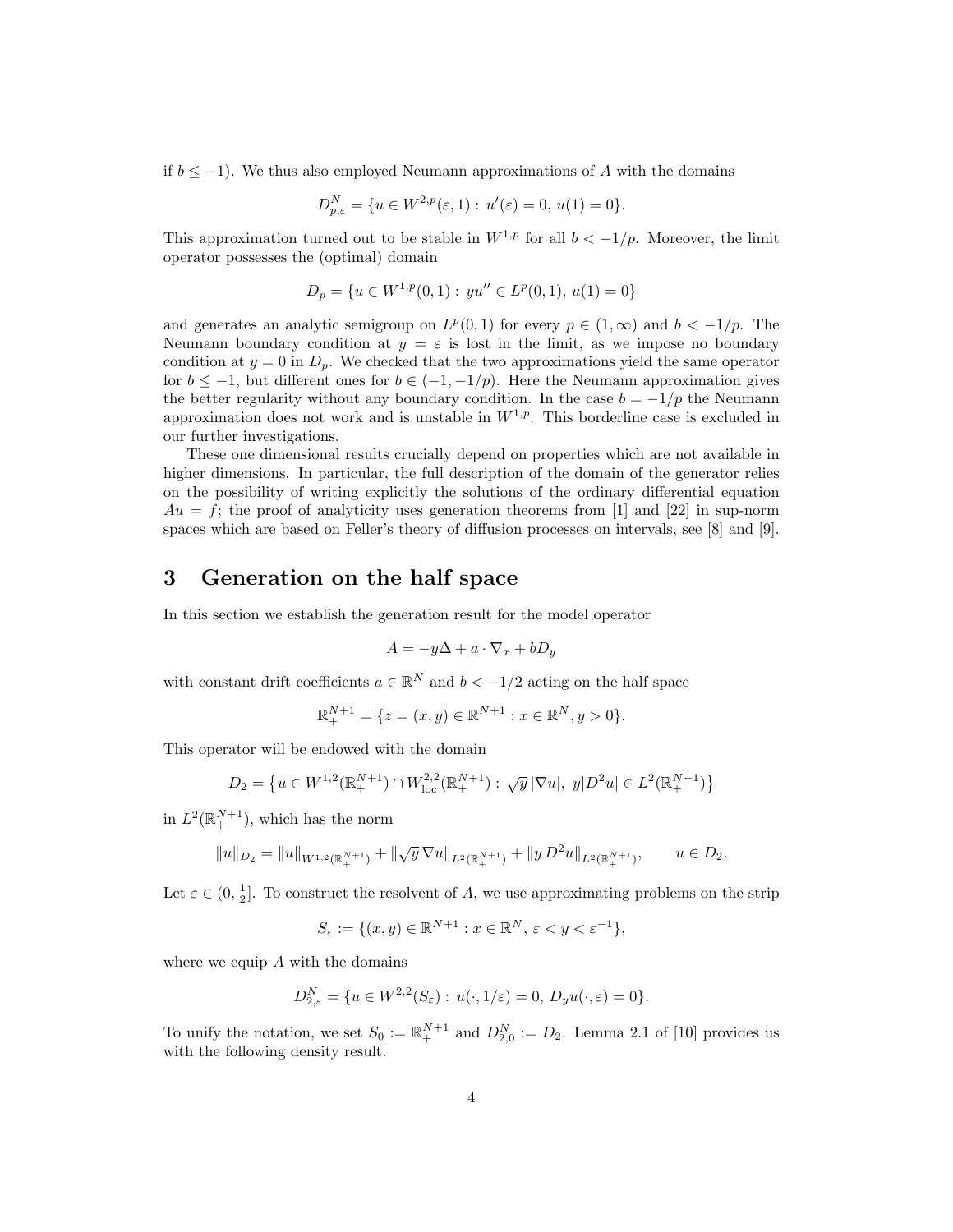**Lemma 3.1.** The set  $C_c^{\infty}(\mathbb{R}^{N+1})$  is dense in  $D_2$ .

We first show that the operator A is accretive on  $D_{2,\varepsilon}^N$  if  $b \leq -1$ .

**Proposition 3.2.** Assume that  $b \leq -1$ . Let  $\text{Re }\lambda \geq 0$ ,  $u \in D_{2,\varepsilon}^N$ , and  $0 \leq \varepsilon \leq 1/2$ . Set  $f = \lambda u + Au$ . We then have

$$
(\operatorname{Re}\lambda)\|u\|_{L^2(S_{\varepsilon})}\leq\|f\|_{L^2(S_{\varepsilon})}
$$

In particular, the operator  $(A, D_{2,\varepsilon}^N)$  is accretive in  $L^2(S_{\varepsilon}).$ 

*Proof.* Let first  $\varepsilon > 0$  and fix  $u \in D_{2,\varepsilon}^N$ . We multiply the equation  $\lambda u + Au = f$  by  $\bar{u}$  and integrate by parts on  $S_{\varepsilon}$ . It follows

$$
\int_{S_{\varepsilon}} f\bar{u} = \lambda \|u\|_{L^{2}(S_{\varepsilon})}^{2} + \int_{S_{\varepsilon}} y|\nabla u|^{2} + \int_{S_{\varepsilon}} (a \cdot \nabla_{x} u)\bar{u} + (b+1) \int_{S_{\varepsilon}} (D_{y} u)\bar{u}.
$$
 (3.1)

Since Re  $((\nabla u)\overline{u}) = \frac{1}{2}\nabla |u|^2$ , we can evaluate the last two integrals and deduce

$$
\operatorname{Re} \int_{S_{\varepsilon}} f\bar{u} = (\operatorname{Re} \lambda) \|u\|_{L^{2}(S_{\varepsilon})}^{2} + \int_{S_{\varepsilon}} y |\nabla u|^{2} - \frac{(b+1)}{2} \int_{\mathbb{R}^{N}} |u(x,\varepsilon)|^{2} dx
$$
  
 
$$
\geq (\operatorname{Re} \lambda) \|u\|_{L^{2}(S_{\varepsilon})}^{2}
$$

using  $b \leq -1$ . On  $\mathbb{R}^{N+1}$  we obtain the corresponding estimate in the same way for  $u \in$  $C_c^{\infty}(\mathbb{R}^{N+1})$ . Due to Lemma 3.1, approximation yields the result for  $u \in D_2$ .

Our approach relies on the following gradient estimates for A with quite explicit constants depending only on b. For technical reasons we first restrict ourselves to the case  $a = 0$ . This restriction will be removed at the end of the section by a perturbation argument.

**Proposition 3.3.** Assume that  $a = 0$  and  $b < -\frac{1}{2}$ . Let  $\text{Re }\lambda \geq 0$ ,  $u \in D_{2,\varepsilon}^N$ , and  $0 \leq \varepsilon \leq 1/2$ . Set  $f = \lambda u + Au$ . We then have

$$
||D_y u||_{L^2(S_{\varepsilon})} \le \frac{1}{-b - \frac{1}{2}} \left( ||f||_{L^2(S_{\varepsilon})} + |\operatorname{Im} \lambda| \, ||u||_{L^2(S_{\varepsilon})} \right),\tag{3.2}
$$

$$
\|\nabla_x u\|_{L^2(S_\varepsilon)} \le \frac{2}{\sqrt{-2b-1}} \left(\|f\|_{L^2(S_\varepsilon)} + |\operatorname{Im}\lambda| \|u\|_{L^2(S_\varepsilon)}\right). \tag{3.3}
$$

*Proof.* Let first  $\varepsilon > 0$ . Take  $u \in D_{2,\varepsilon}^N$  and  $\text{Re }\lambda \geq 0$ . Multiplying the equation  $\lambda u + Au = f$ by  $D_y\bar{u}$  and integrating by parts in x on  $S_\varepsilon$ , we obtain

$$
\lambda \int_{S_{\varepsilon}} u D_y \bar{u} - \int_{S_{\varepsilon}} y D_{yy} u D_y \bar{u} + \int_{S_{\varepsilon}} y \nabla_x u \cdot \nabla_x D_y \bar{u} + b \int_{S_{\varepsilon}} |D_y u|^2 = \int_{S_{\varepsilon}} f D_y \bar{u}.
$$

The real parts thus satisfy

$$
\int_{S_{\varepsilon}} \operatorname{Re}(fD_y \bar{u}) = \frac{\operatorname{Re}\lambda}{2} \int_{S_{\varepsilon}} D_y |u|^2 - \operatorname{Im}\lambda \int_{S_{\varepsilon}} \operatorname{Im}(uD_y \bar{u}) - \frac{1}{2} \int_{S_{\varepsilon}} yD_y |D_y u|^2
$$

$$
+ \frac{1}{2} \int_{S_{\varepsilon}} y D_y |\nabla_x u|^2 + b \int_{S_{\varepsilon}} |D_y u|^2.
$$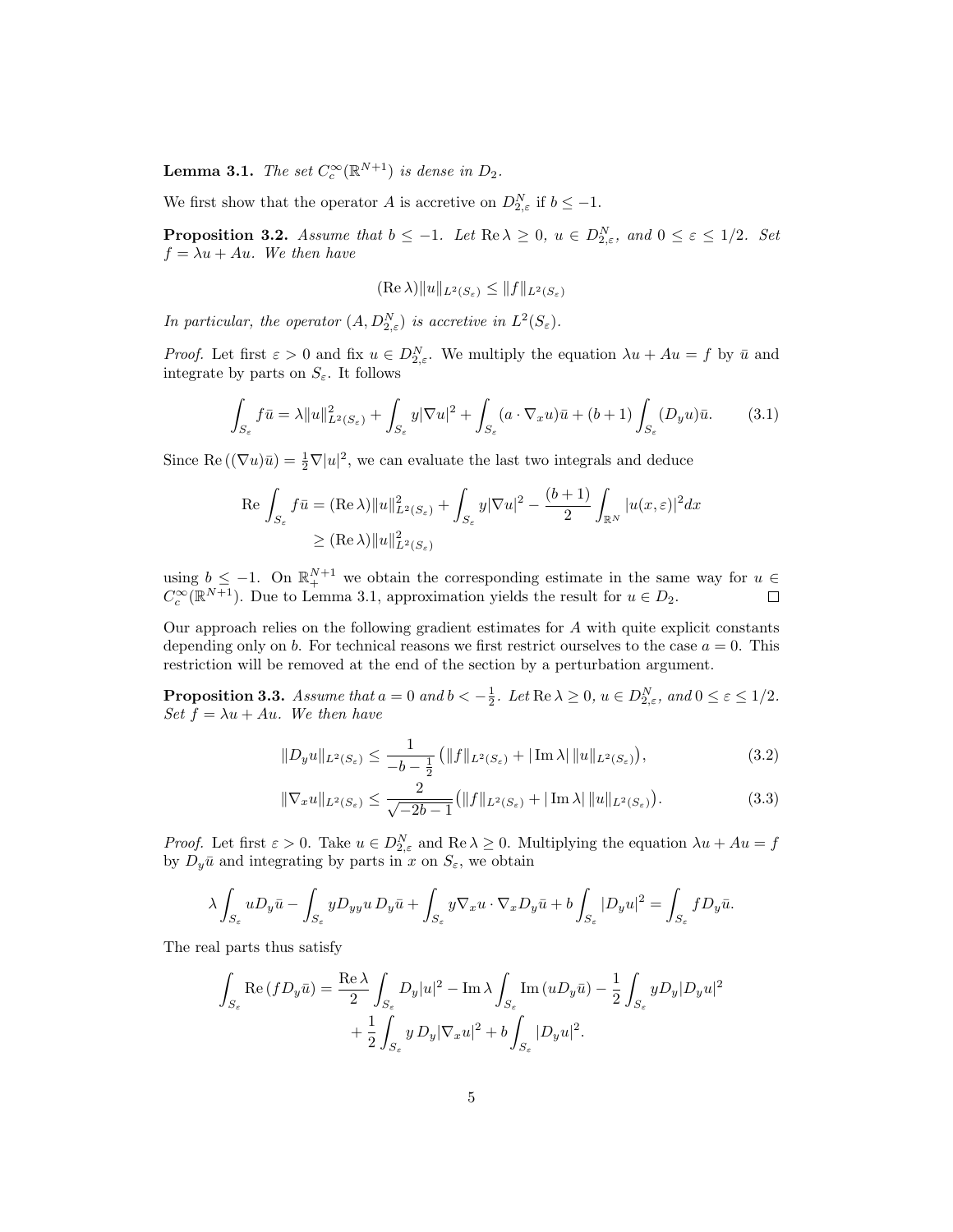Integrating by parts in  $y$ , we then compute

$$
\int_{S_{\varepsilon}} \operatorname{Re}(fD_y \bar{u}) = -\frac{\operatorname{Re}\lambda}{2} \int_{\mathbb{R}^N} |u(x,\varepsilon)|^2 - \operatorname{Im}\lambda \int_{S_{\varepsilon}} \operatorname{Im}(uD_y \bar{u}) - \frac{1}{2\varepsilon} \int_{\mathbb{R}^N} |D_y u(x, \frac{1}{\varepsilon})|^2
$$

$$
- \frac{\varepsilon}{2} \int_{\mathbb{R}^N} |\nabla_x u(x, \varepsilon)|^2 - \frac{1}{2} \int_{S_{\varepsilon}} |\nabla_x u|^2 + \left(b + \frac{1}{2}\right) \int_{S_{\varepsilon}} |D_y u|^2.
$$

After multiplying by  $-1$ , we derive

$$
\begin{aligned} \frac{1}{2}\int_{S_\varepsilon} |\nabla_x u|^2 - \left(b+\frac{1}{2}\right)\int_{S_\varepsilon} |D_y u|^2 &\leq -\int_{S_\varepsilon} \mathrm{Re}\,(fD_y\bar{u}) - \mathrm{Im}\,\lambda \int_{S_\varepsilon} \mathrm{Im}\,(uD_y\bar{u}) \\ &\leq \left(\|f\|_{L^2(S_\varepsilon)} + |\operatorname{Im}\lambda| \,\|u\|_{L^2(S_\varepsilon)}\right) \|D_y u\|_{L^2(S_\varepsilon)}, \end{aligned}
$$

so that (3.2) holds. Consequently,

$$
\frac{1}{2}\int_{S_{\varepsilon}}|\nabla_x u|^2\leq \frac{1}{-b-\frac{1}{2}}\big(\|f\|_{L^2(S_{\varepsilon})}+|\operatorname{Im}\lambda|\,\|u\|_{L^2(S_{\varepsilon})}\big)^2,
$$

as asserted. If  $\varepsilon = 0$ , the previous estimates can be performed for  $u \in C_c^{\infty}(\mathbb{R}^{N+1})$ . By density (see Lemma 3.1), the inequalities  $(3.3)$  and  $(3.2)$  then also hold in  $D_2$ .  $\Box$ 

Again for  $b \leq -1$ , we next establish a sectoriality estimate for  $(-A, D_2)$ .

**Proposition 3.4.** Assume that  $a = 0$  and  $b \leq -1$ . Let  $\lambda \in \mathbb{C}$  with  $\text{Re }\lambda \geq 0$ ,  $u \in D_{2,\varepsilon}^N$ , and  $0 \leq \varepsilon \leq 1/2$ . We then have

$$
|\text{Im }\lambda| \, ||u||_{L^2(S_{\varepsilon})} \leq -(4b+3) \, ||\lambda u + Au||_{L^2(S_{\varepsilon})}.
$$

*Proof.* If  $\varepsilon = 0$ , as before we first take  $u \in C_c^{\infty}(\mathbb{R}^{N+1})$  and then derive the assertion by approximation. We use the equation (3.1) with  $a = 0$  that was shown in the proof of Proposition 3.2. Taking the imaginary parts in (3.1), we obtain

$$
\int_{S_{\varepsilon}} \operatorname{Im}(f\bar{u}) = (\operatorname{Im}\lambda) \|u\|_{L^{2}(S_{\varepsilon})}^{2} + (b+1) \int_{S_{\varepsilon}} \operatorname{Im}(\bar{u}D_{y}u).
$$

Using that  $b + 1 \leq 0$ , we estimate

$$
|\operatorname{Im}\lambda| \|u\|_{L^{2}(S_{\varepsilon})}^{2} \leq \int_{S_{\varepsilon}} |fu| - (b+1) \int_{S_{\varepsilon}} |uD_{y}u|
$$
  
\n
$$
\leq \|u\|_{L^{2}(S_{\varepsilon})} \left( \|f\|_{L^{2}(S_{\varepsilon})} - (b+1) \|D_{y}u\|_{L^{2}(S_{\varepsilon})} \right),
$$
  
\n
$$
|\operatorname{Im}\lambda| \|u\|_{L^{2}(S_{\varepsilon})} \leq \|f\|_{L^{2}(S_{\varepsilon})} - (b+1) \|D_{y}u\|_{L^{2}(S_{\varepsilon})}.
$$
\n(3.4)

Set  $\beta := \frac{b+1}{b+1/2} \in [0,1)$ . The inequalities (3.4) and (3.2) yield

$$
|\operatorname{Im}\lambda| \|u\|_{L^2(S_\varepsilon)} \le (1+\beta) \|f\|_{L^2(S_\varepsilon)} + \beta |\operatorname{Im}\lambda| \|u\|_{L^2(S_\varepsilon)}.
$$

The asserted estimate now follows since  $-4b - 3 = (1 + \beta)/(1 - \beta)$ .

 $\Box$ 

We can now derive our basic generation result for the case  $b \le -1$  and  $a = 0$ .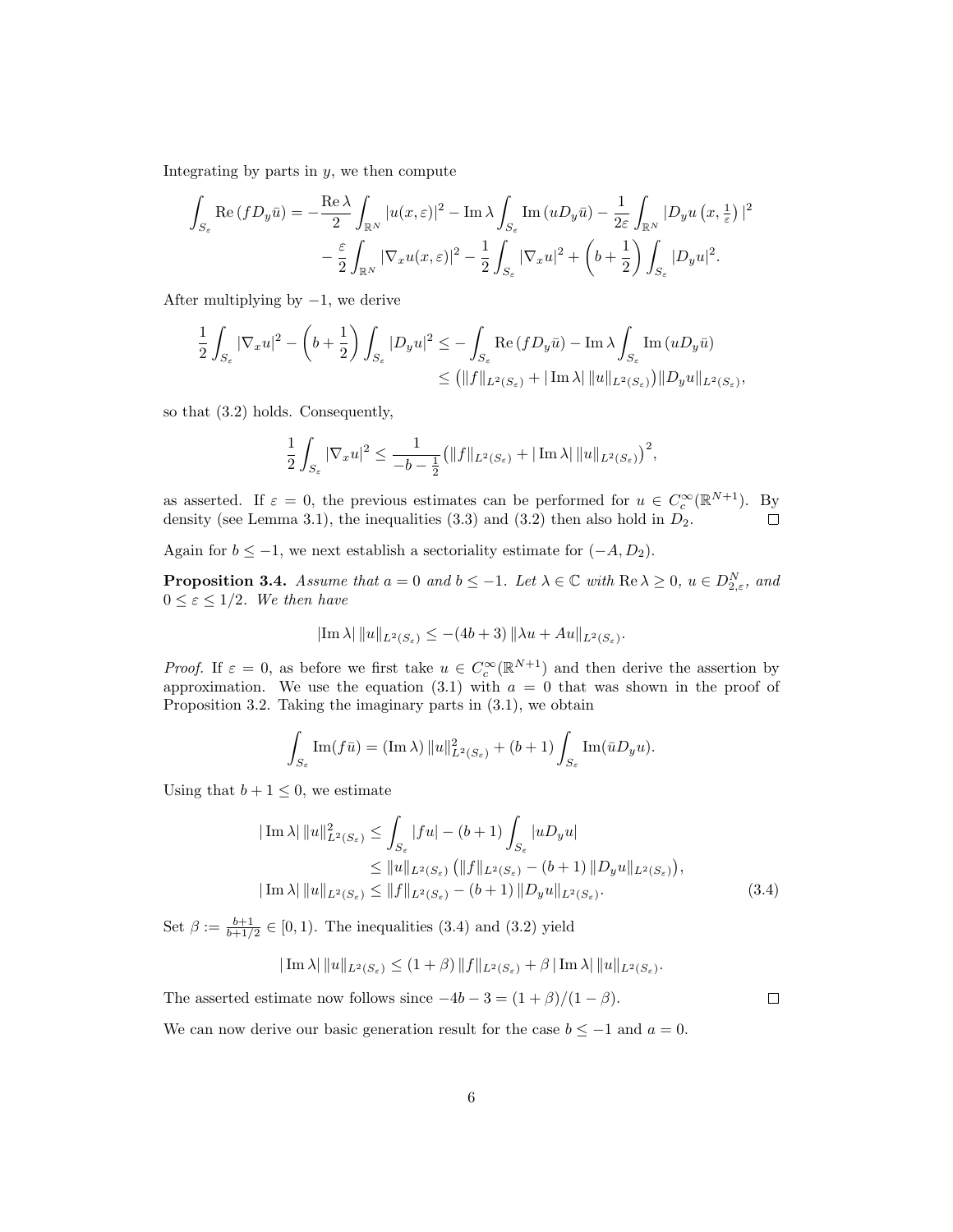**Proposition 3.5.** Assume that  $b \leq -1$  and  $a = 0$ . The operator  $(-A, D_2)$  then generates a bounded analytic  $C_0$ -semigroup of positive contractions on  $L^2(\mathbb{R}^{N+1}_+)$ . The operator  $(-A, D_2)$  is self-adjoint if  $b = -1$ .

Proof. Let  $\varepsilon \in (0,1/2)$ ,  $\lambda > 0$  and  $f \in L^2(S_{\varepsilon})$ . We first look for  $u \in D_{2,\varepsilon}^N$  satisfying  $\lambda u + Au = f$ . Since one has mixed boundary conditions on an unbounded domain, it is hard to find references for the needed results though they are known in principle. So we sketch a proof. Let  $u, v \in V = \{v \in W^{1,2}(S_{\varepsilon}) : v = 0 \text{ for } y = 1/\varepsilon\}$ . We define the sesquilinear form

$$
\mathfrak{a}(u,v) = \int_{S_{\varepsilon}} \left[ y \nabla u \cdot \nabla \bar{v} + (b+1)(D_y u) \bar{v} \right].
$$

Observe that Poincaré's inequality holds in  $V$ , and hence

$$
\operatorname{Re}\mathfrak{a}(u,u)=\int_{S_{\varepsilon}}[y|\nabla u|^2+\tfrac{b+1}{2}D_y|u|^2]\geq \varepsilon\|\nabla u\|_{L^2(S_{\varepsilon})}^2-\frac{b+1}{2}\int_{\mathbb{R}^N}|u(x,\varepsilon)|^2\,dx\geq c_\varepsilon\|u\|_{W^{1,2}(S_{\varepsilon})}^2
$$

by  $b \le -1$ . The form  $\mathfrak a$  thus satisfies the conditions in Section 4.1 of [24] with constant  $w = 0$ . Proposition 1.22 of [24] now yields the invertibility of  $\lambda + A_{\varepsilon}$  for the operator  $A_{\varepsilon}$ in  $L^2(S_{\varepsilon})$  induced by **a**. Since the positive part of Re u also belongs to V, the resolvent  $(\lambda + A_{\varepsilon})^{-1}$  is positive for  $\lambda > 0$  due to Theorem 4.2 and Proposition 2.1 of [24].

It remains to show that the range  $(\lambda + A_{\varepsilon})^{-1}L^2(S_{\varepsilon}) = D(A_{\varepsilon})$  is contained in  $D_{2,\varepsilon}^N$  for some, and hence all,  $\lambda > 0$ . To this aim, we set  $u = (\lambda + A_{\varepsilon})^{-1} f$  and fix a function  $0 \leq \phi \in C^{\infty}([\varepsilon, 1/\varepsilon])$  with  $\phi = 1$  on  $[\varepsilon, 1/2]$  and  $\phi = 0$  on  $[1, 1/\varepsilon]$ . For all  $v \in V$  we have  $\lambda(u|v) + \mathfrak{a}(u, v) = (f|v)$ , where  $(\cdot | \cdot)$  is the standard inner product in  $L^2(S_{\varepsilon})$ . It follows that  $\lambda(\phi u|v) + \mathfrak{a}(\phi u, v) = (g|v)$  for  $g := \phi f + b\phi' u - y(\phi'' u + 2\phi' D_y u) \in L^2(S_{\varepsilon})$ . Extending  $\phi u$ and g by 0 and  $\alpha(y) = y$  by  $1/\epsilon$  from  $S_{\epsilon}$  to  $H_{\epsilon} := \{(x, y) \in \mathbb{R}^{N+1} : y > \epsilon\}$ , we thus obtain

$$
\int_{H_{\varepsilon}} \left[ \lambda(\phi u)\bar{w} + \alpha \nabla(\phi u) \cdot \nabla \bar{w} + (b+1)D_y(\phi u)\bar{w} \right] = \int_{H_{\varepsilon}} g\bar{w}, \qquad \forall \ w \in W^{1,2}(H_{\varepsilon}), \quad (3.5)
$$

since we can replace here w by  $\psi w$  for a map  $0 \leq \psi \in C^{\infty}([\varepsilon,\infty))$  with  $\psi = 1$  on  $[\varepsilon,1]$ and  $\psi = 0$  on  $[2, 1/\varepsilon]$ . In  $W^{1,2}(H_{\varepsilon})$  only  $\phi u$  fulfills (3.5), again by Section 4.1 and Proposition 1.22 of [24]. On the other hand, for all sufficiently large  $\lambda > 0$  there is a function  $v \in W^{2,2}(H_{\varepsilon})$  solving  $(\lambda + A)v = g$  on  $H_{\varepsilon}$  and  $D_yv = 0$  for  $y = \varepsilon$ , due to e.g. Theorem 5.6 or (5.63) of [27]. Hence, also v satisfies (3.5), and so  $\phi u = v \in W^{2,2}(H_{\varepsilon})$ . Analogously one shows that  $(1 - \phi)u \in W_0^{2,2}(\mathbb{R}^{N+1} \setminus \overline{H_{1/\varepsilon}})$ , and therefore u belongs to  $D_{2,\varepsilon}^N$ .

Let  $\lambda > 0$  and  $f \in L^2(\mathbb{R}^{N+1}_+)$  be fixed. For every  $\varepsilon \in (0, 1/2)$ , we have found  $u_{\varepsilon} \in D_{2,\varepsilon}^N$ <br>solving  $\lambda u + Au = f$ , and  $u_{\varepsilon} \ge 0$  if  $f \ge 0$ . Propositions 3.2 and 3.3 with  $\lambda > 0$  yield

$$
||u_{\varepsilon}||_{L^{2}(S_{\varepsilon})} \leq \lambda^{-1} ||f||_{L^{2}(\mathbb{R}^{N+1}_{+})}, \qquad ||\nabla u_{\varepsilon}||_{L^{2}(S_{\varepsilon})} \leq K ||f||_{L^{2}(\mathbb{R}^{N+1}_{+})}, \tag{3.6}
$$

where the constant K only depends on b. For each  $k \in \mathbb{N}$ , the norm of  $u_{\varepsilon}$  in  $W^{1,2}(S_{1/k} \cap$  $B(0, k)$ ) is thus bounded uniformly in  $\varepsilon \in (0, 1/k)$ . By means of the compact Sobolev embedding, one can construct a (diagonal) sequence  $u_{\varepsilon_n}$  which converges in  $L^2_{\text{loc}}(\mathbb{R}^{N+1}_+)$  to a function u, where  $\varepsilon_n \to 0$  as  $n \to \infty$ . Hence,  $u \geq 0$  if  $f \geq 0$ . Due to local elliptic regularity (see e.g. Theorem 9.11 in [13]), the functions  $u_{\varepsilon_n}$  are uniformly bounded in  $W^{2,2}(S_{1/k} \cap$  $B(0, k)$  for all  $\varepsilon_n \in (0, 1/k)$  and each fixed  $k \in \mathbb{N}$ . Using also weak compactness, we obtain another subsequence (again denoted by  $u_{\varepsilon_n}$ ) which tends weakly in each  $W^{2,2}(S_{1/k} \cap B(0,k))$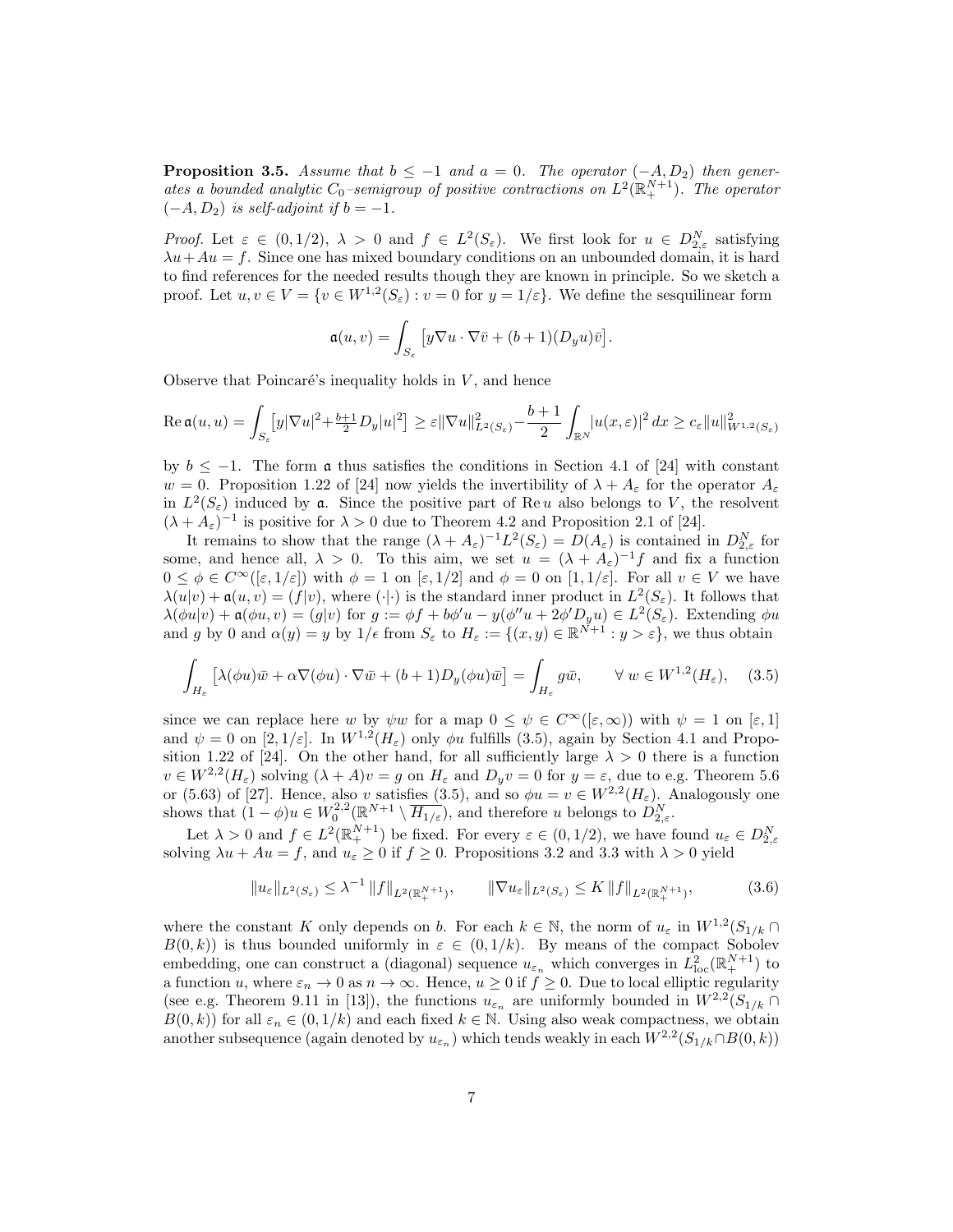to a function  $w \in W^{2,2}_{loc}(\mathbb{R}^{N+1}_+)$ . Therefore,  $u = w \in W^{2,2}_{loc}(\mathbb{R}^{N+1}_+)$  and u satisfies the equation  $\lambda u + Au = f$  in  $\mathbb{R}^{N+1}_+$ . Estimate (3.6) implies that  $u \in W^{1,2}(\mathbb{R}^{N+1}_+)$  and

$$
||u||_{L^{2}(\mathbb{R}_{+}^{N+1})} \leq \lambda^{-1} ||f||_{L^{2}(\mathbb{R}_{+}^{N+1})}, \qquad ||\nabla u||_{L^{2}(\mathbb{R}_{+}^{N+1})} \leq K ||f||_{L^{2}(\mathbb{R}_{+}^{N+1})}.
$$
 (3.7)

It follows that  $Au \in L^2(\mathbb{R}^{N+1}_+)$  and thus  $y\Delta u \in L^2(\mathbb{R}^{N+1}_+)$ . To control  $yD^2u$ , for each  $k \in \mathbb{N}$  we take  $\eta \in C^{\infty}(\mathbb{R})$  such that  $\eta = 1$  in  $[0, k]$ ,  $\eta = 0$  in  $[2k, +\infty)$ ,  $0 \leq \eta \leq 1$ ,  $\|\eta'\|_{\infty} \leq ck^{-1}$  and  $\|\eta''\|_{\infty} \leq ck^{-2}$ . Then  $v = y\eta u \in W_0^{1,2}(\mathbb{R}^{N+1}_+)$  and  $\Delta v \in L^2(\mathbb{R}^{N+1}_+)$ . Set  $\Omega_k = \mathbb{R}^N \times (0, k)$ . Applying the Calderón-Zygmund estimate to v (see e.g. Lemma 9.12 in [13]), we derive

$$
\|yD_x^2u\|_{L^2(\Omega_k)} + \|y\nabla_x D_yu + \nabla_x u\|_{L^2(\Omega_k)} + \|yD_y^2u + 2D_yu\|_{L^2(\Omega_k)}
$$
  
\n
$$
\leq \sqrt{3} \|D^2v\|_{L^2(\Omega_k)} \leq \sqrt{3} \|D^2v\|_{L^2(\mathbb{R}_+^{N+1})} \leq C \|\Delta v\|_{L^2(\mathbb{R}_+^{N+1})}
$$
  
\n
$$
\leq 2C (\|\eta y\Delta u\|_{L^2(\mathbb{R}_+^{N+1})} + \|\eta' yD_yu\|_{L^2(\mathbb{R}_+^{N+1})} + \|\eta'u\|_{L^2(\mathbb{R}_+^{N+1})} + \|\eta D_yu\|_{L^2(\mathbb{R}_+^{N+1})}
$$

for a positive constant  $C$  depending only on  $N$ . In the sequel,  $C$  may change from line to line. Since both  $\eta'$  and  $\eta''$  are supported in [k, 2k], we conclude

$$
||yD_x^2u||_{L^2(\Omega_k)} + ||y\nabla_x D_y u + \nabla_x u||_{L^2(\Omega_k)} + ||yD_y^2u + 2D_y u||_{L^2(\Omega_k)}\leq C(||y\Delta u||_{L^2(\mathbb{R}^{N+1}_+)} + ||D_y u||_{L^2(\mathbb{R}^{N+1}_+)} + k^{-1}||u||_{L^2(\mathbb{R}^{N+1}_+)}).
$$

The estimate (3.7) then yields

$$
||yD^2u||_{L^2(\Omega_k)} \le ||yD_x^2u||_{L^2(\Omega_k)} + ||y\nabla_x D_yu||_{L^2(\Omega_k)} + ||yD_y^2u||_{L^2(\Omega_k)}\le C(||f||_{L^2(\mathbb{R}^{N+1}_+)} + ||y\Delta u||_{L^2(\mathbb{R}^{N+1}_+)} + k^{-1}||u||_{L^2(\mathbb{R}^{N+1}_+)}).
$$

Observe that  $y\Delta u = \lambda u + bD_yu - f$ . Letting  $k \to +\infty$  and using (3.7), we thus infer

$$
||yD^2u||_{L^2(\mathbb{R}^{N+1}_+)} \leq C||f||_{L^2(\mathbb{R}^{N+1}_+)}.
$$

To conclude that  $u \in D_2$ , it remains to show that  $\sqrt{y} |\nabla u| \in L^2(\mathbb{R}^{N+1}_+)$ . We apply the interpolative estimates (iii) and (iv) of Lemma 2.7 in [10] to the truncated functions  $u_k = \eta u \in D_2$ . As above, we deduce  $\sqrt{y} |\nabla u| \in L^2(\mathbb{R}^{N+1}_+)$  letting  $k \to +\infty$ , and hence  $u \in D_2$ .

We have thus proved that  $\lambda + A : D_2 \to L^2(\mathbb{R}^{N+1}_+)$  is surjective. Since  $(-A, D_2)$  is dissipative by Proposition 3.2, this operator generates a contractive  $C_0$ -semigroup on  $L^2(\mathbb{R}^{N+1}_+)$ . This semigroup is bounded analytic due to Proposition 3.4 and e.g. Theorem II.4.6 in [4]. Moreover,  $u = (\lambda + A)^{-1} f \ge 0$  for  $\lambda > 0$  and  $f \ge 0$  so that the semigroup is positive by e.g. Theorem VI.1.8 in [4].

Finally, we show the self-adjointness of  $(A, D_2)$  for  $b = -1$ . Let  $u, v \in C_c^{\infty}(\mathbb{R}^{N+1})$ . Integrating by parts, we compute

$$
\int_{\mathbb{R}_+^{N+1}} -(y\Delta u + D_y u)\overline{v} = \int_{\mathbb{R}_+^{N+1}} (y\nabla u \cdot \nabla \overline{v} + (D_y u)\overline{v} + uD_y \overline{v}) - \int_{\mathbb{R}^N \times \{0\}} u\overline{v}
$$

$$
= \int_{\mathbb{R}_+^{N+1}} (-yu\Delta \overline{v} - 2uD_y \overline{v} + uD_y \overline{v}) + \int_{\mathbb{R}^N \times \{0\}} (u\overline{v} - u\overline{v})
$$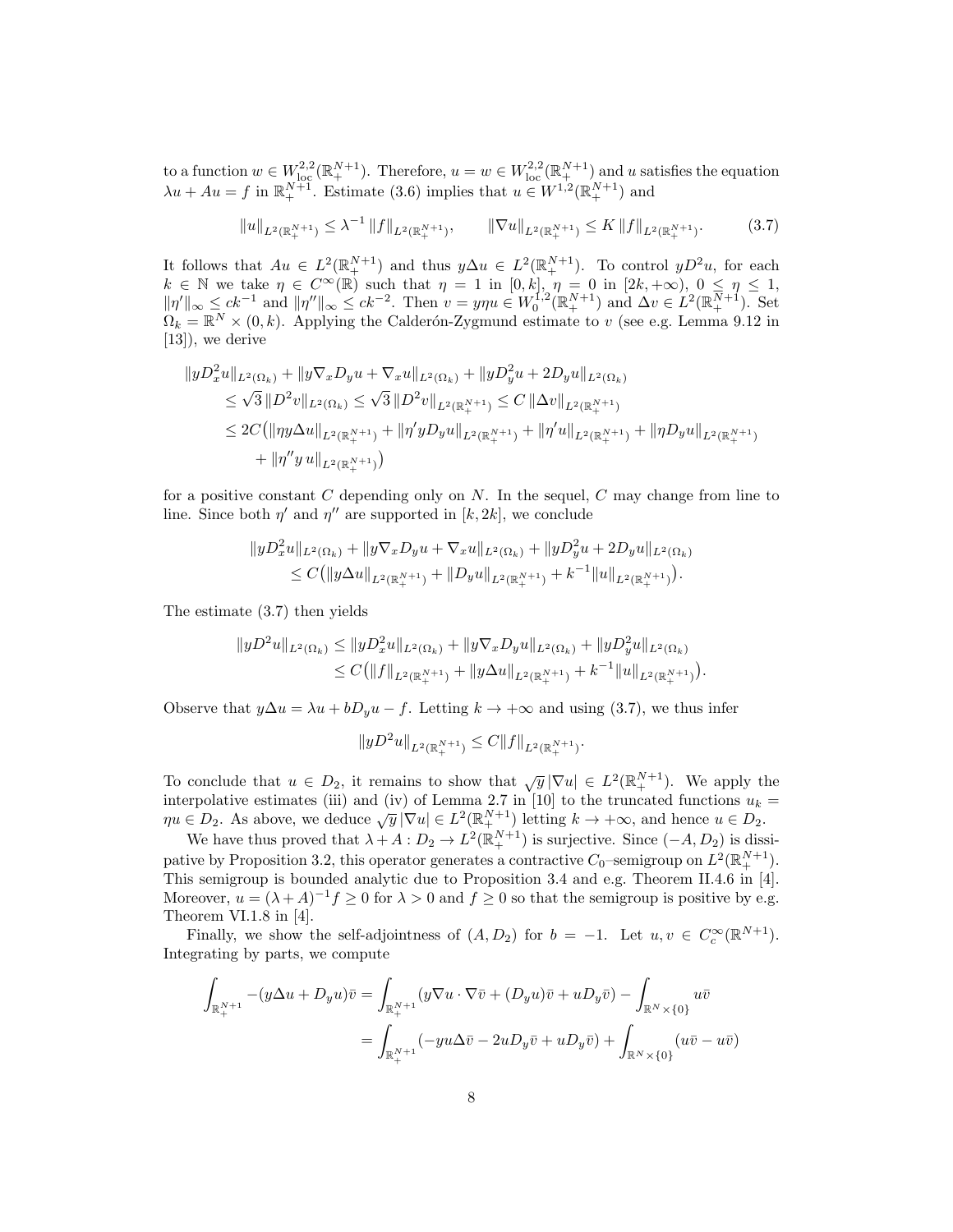$$
=\int_{\mathbb{R}_{+}^{N+1}} u A \bar{v},\tag{3.8}
$$

where some boundary terms vanish due to the factor y. Lemma 3.1 allows to extend this equality to  $u, v \in D_2$  so that  $(A, D_2)$  is symmetric. Since  $(A, D_2)$  is a negative generator of a bounded analytic semigroup, its spectrum is contained in a sector strictly contained in the right halfplane (see Theorem II.4.6 in [4]). Therefore,  $(A, D_2)$  is self-adjoint if  $b = -1$ .  $\Box$ 

As in [12] we use a perturbation argument to extend the generation result to the range  $b \in (-1, -1/2)$ . We point out that the gradient estimate (3.2) precisely gives the needed smallness condition.

**Proposition 3.6.** Assume that  $b \in (-1, -1/2)$  and  $a = 0$ . The operator  $(-A, D_2)$  then generates a positive bounded analytic  $C_0$ -semigroup on  $L^2(\mathbb{R}^{N+1}_+)$ .

*Proof.* We first show that  $-A = (-A, D_2)$  generates a bounded analytic  $C_0$ -semigroup. We write  $A = A_0 + (b+1)D_y$ , where  $A_0 = -y\Delta - D_y$  is endowed with the domain  $D_2$  and corresponds to  $b = -1$ . Due to the previous result,  $-A_0$  is self-adjoint and dissipative, so that  $\sigma(-A_0) \subset \mathbb{R}_-$ . Let  $\lambda \in \mathbb{C}$  with  $\text{Re }\lambda > 0$ . Then  $\lambda + A_0$  is invertible. Fix  $r = \text{Re }\lambda$  and set  $f(s) = (r + s)/(\lambda + s)$  for  $s \geq 0$ . Since  $|f(s)| \leq 1$ , the functional calculus for self-adjoint operators yields  $||(r + A_0)(\lambda + A_0)^{-1}|| \le 1$ . Combining this estimate with (3.2) for  $\varepsilon = 0$ and  $b = -1$ , we derive

$$
||D_y(\lambda + A_0)^{-1}f||_{L^2(\mathbb{R}^{N+1}_+)} = ||D_y(r + A_0)^{-1}(r + A_0)(\lambda + A_0)^{-1}f||_{L^2(\mathbb{R}^{N+1}_+)} \leq 2||f||_{L^2(\mathbb{R}^{N+1}_+)},
$$

for every  $f \in L^2(\mathbb{R}^{N+1}_+)$ . Since  $b \in (-1, -1/2)$ , it follows

$$
\|(b+1)D_y(\lambda + A_0)^{-1}\| \le 2(b+1) =: \beta < 1,\tag{3.9}
$$

and hence the operator  $I + (b+1)D_y(\lambda + A_0)^{-1}$  is invertible. From the identity

$$
\lambda + A = \left( I + (b+1)D_y(\lambda + A_0)^{-1} \right) (\lambda + A_0)
$$
\n(3.10)

we infer that  $\lambda \in \rho(-A)$  and  $\|(\lambda + A)^{-1}\| \le \frac{1}{1-\beta} \|(\lambda + A_0)^{-1}\| \le \frac{1}{1-\beta} \frac{M}{|\lambda|}$  for some  $M > 0$ . Therefore  $-A = (-A, D_2)$  generates a bounded analytic  $C_0$ –semigroup  $T(\cdot)$ .

To show the positivity, we approximate the resolvent arguing as in the proof of Proposition 3.5. Let  $0 \le f \in L^2(\mathbb{R}^{N+1}_+)$  and  $\lambda > 0$ . For every  $\varepsilon \in (0, 1/2)$ , we again find a unique positive solution  $u_{\varepsilon} \in D_{2,\varepsilon}^N$  of  $\lambda u + Au = f$ . Note that we cannot use Proposition 3.2 to obtain a uniform bound on  $||u_{\varepsilon}||_{L^2(S_{\varepsilon})}$  since  $b > -1$ . Using the boundary conditions in  $D_{2,\varepsilon}^N$ , as in (3.8) one checks check that  $A_{0,\varepsilon} = (A_0, D_{2,\varepsilon}^N)$  is symmetric, and thus selfadjoint, on  $L^2(S_{\varepsilon})$ . Since  $(\lambda + s)^{-1} \leq 1/\lambda$  for  $s \geq 0$ , we deduce  $\|(\lambda + A_{0,\varepsilon})^{-1}\| \leq 1/\lambda$  from the functional calculus for self-adjoint operators. Moreover, the estimate  $(3.9)$  holds with  $A_0$  replaced with  $A_{0,\varepsilon}$ . Setting  $A_{\varepsilon} = (A, D_{2,\varepsilon}^N)$ , the identity (3.10) is true for  $A_{\varepsilon}$  and  $A_{0,\varepsilon}$ . These relations imply

$$
\|(\lambda + A_{\varepsilon})^{-1}\| \leq \frac{1}{1-\beta} \|(\lambda + A_{0,\varepsilon})^{-1}\| \leq \frac{1}{1-\beta} \frac{1}{\lambda},
$$

which means that

$$
||u_{\varepsilon}||_{L^{2}(S_{\varepsilon})} \leq \frac{1}{1-\beta} \frac{1}{\lambda} ||f||_{L^{2}(\mathbb{R}^{N+1}_{+})}.
$$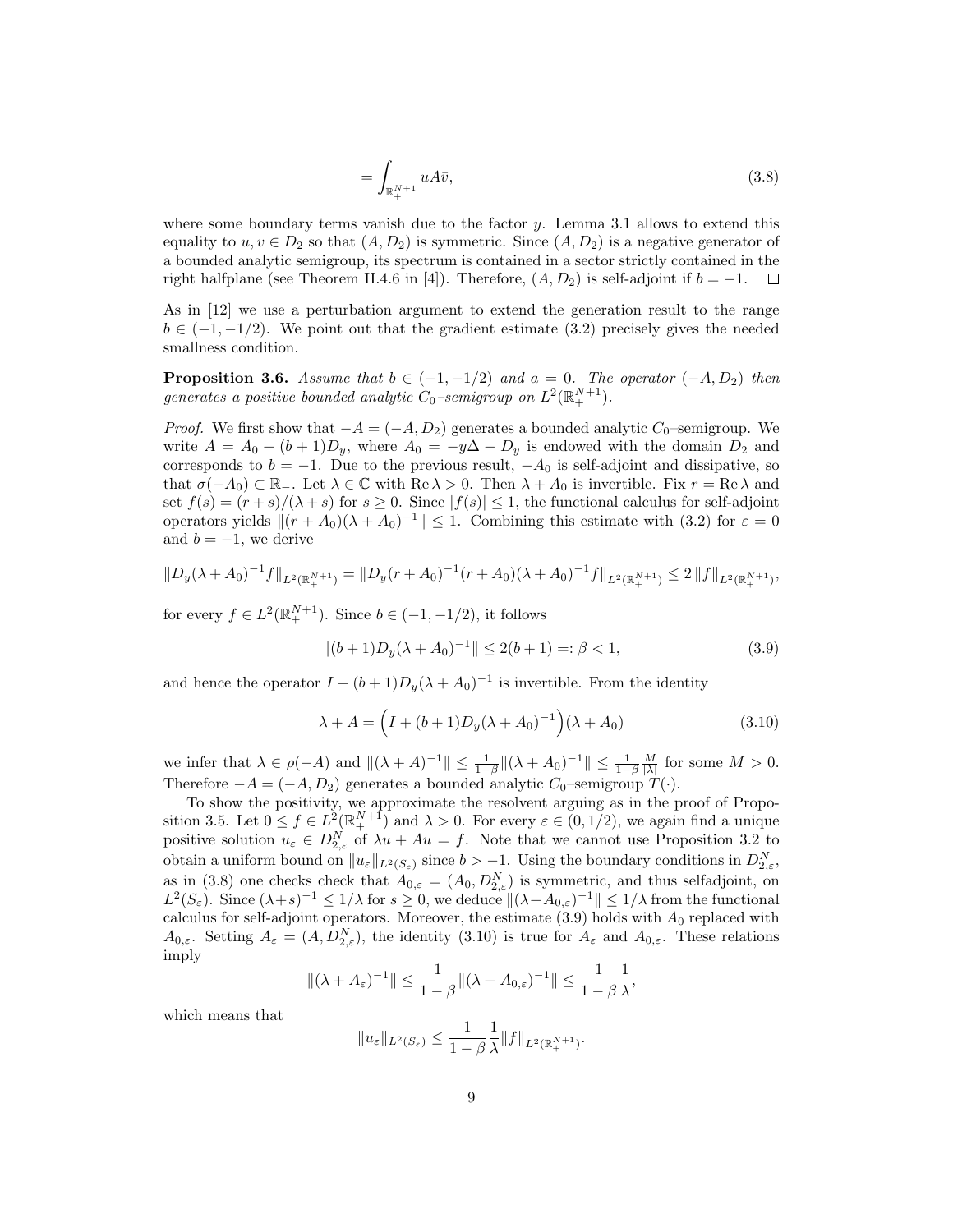Proposition 3.3 further yields a constant  $K$  such that

$$
\|\nabla u_{\varepsilon}\|_{L^2(S_{\varepsilon})}\leq K\,\|f\|_{L^2(\mathbb{R}^{N+1}_+)}.
$$

There thus exists a sequence  $\varepsilon_n \to 0$  and a positive function  $u \in W^{1,2}(\mathbb{R}^{N+1}_+) \cap W^{2,2}_{loc}(\mathbb{R}^{N+1}_+)$ such that  $u_{\varepsilon_n}$  converges to u weakly in  $W_{\text{loc}}^{2,2}(\mathbb{R}^{N+1}_+)$  and strongly in  $L^2_{\text{loc}}(\mathbb{R}^{N+1}_+)$ . Moreover,  $\lambda u + Au = f$ . As in the proof of Proposition 3.5 one can see that  $u \in D_2$ , and hence  $(\lambda + A)^{-1}f = u \ge 0$ . So the semigroup  $T(\cdot)$  is positive by e.g. Theorem VI.1.8 of [4].

**Remark 3.7.** If  $b \in (-1, -1/2)$ , then the operator  $(A, D_2)$  is not quasi-accretive (i.e.,  $A + \omega$ ) is not accretive for any  $\omega \in \mathbb{R}$ ).

*Proof.* We only look at the one dimensional operator  $A = -yD^2 + bD$  on the half line  $(0, +\infty)$ . (For the general case, consider functions of the form  $u(x)v(y)$  with  $u \in C_c^{\infty}(\mathbb{R}^N)$ .) If A were quasi–accretive in  $L^2(0, +\infty)$ , then there would exist a constant  $\omega \in \mathbb{R}$  such that

$$
Re (Au \cdot u) \ge \omega ||u||_{L^{2}(0, +\infty)}^{2}
$$
\n(3.11)

for every  $u \in D_2$ . Fix  $\eta \in C^2(\mathbb{R})$  with  $\eta = 1$  in  $(-\infty, (4e^2)^{-1}]$ ,  $\eta = 0$  in  $[(2e^2)^{-1}, +\infty)$  and  $0 \leq \eta \leq 1$ . For small  $\delta > 0$  and  $\alpha \in (0, 1/2)$ , we define

$$
u_{\delta}(y) = \eta(y)(-\log(y+\delta))^{\alpha}.
$$

Then  $u_{\delta} \in D_2$ . Integrating by parts, (3.11) yields

$$
\frac{b+1}{2}(u_{\delta}(0))^{2} \leq -\omega \int_{0}^{+\infty} u_{\delta}^{2} + \int_{0}^{+\infty} y(u_{\delta}')^{2}.
$$
 (3.12)

The functions  $u_{\delta}$  converge pointwise to  $u_0 = \eta(-\log)^{\alpha}$  as  $\delta \to 0$  and  $u_{\delta}^2 \le u_0^2 \in L^1(0, +\infty)$ . Hence,  $u_{\delta}$  tend to  $u_0$  in  $L^2(0, +\infty)$ . Moreover,  $y(u'_{\delta})^2$  converge pointwise to  $y(u'_0)^2$ . We estimate

$$
y(u'_{\delta}(y))^2 \le 2\alpha^2 \eta(y)^2 \frac{y}{y+\delta} \frac{(-\log(y+\delta))^{2\alpha-2}}{y+\delta} + 2y(\eta'(y))^2 (-\log(y+\delta))^{2\alpha}
$$
  

$$
\le 2\alpha^2 \eta(y)^2 \frac{(-\log(y))^{2\alpha-2}}{y} + 2y(\eta'(y))^2 (-\log(y))^{2\alpha} =: v(y),
$$

using that the function  $H(t) = t^{-1}(-\log(t))^{2\alpha-2}$  is decreasing in  $(0, e^{-2})$  and that  $\eta$ vanishes on  $[(2e^2)^{-1}, +\infty)$ . Since  $v \in L^1(0, +\infty)$ , the norms  $\|\sqrt{y} u'_\delta\|_{L^2(0, +\infty)}$  tend to values on  $[(2\epsilon)^{-1}, \infty)$ . Since  $\epsilon \in E$  (0,  $(\infty)$ , the horms  $||\sqrt{y} u_{\delta}'||_L$ <br> $||\sqrt{y} u'_{0}||_{L^2(0,+\infty)}$  as  $\delta \to 0$ . Letting  $\delta \to 0$ , we get a contradiction in (3.12).  $\Box$ 

We conclude the section by proving the generation result in the case  $a \neq 0$ .

**Theorem 3.8.** Assume that  $b < -1/2$  and  $a \in \mathbb{R}^N$ . The operator  $(-A, D_2)$  then generates an analytic  $C_0$ -semigroup on  $L^2(\mathbb{R}^{N+1}_+)$ . This semigroup is positive and bounded.

*Proof.* We write  $A = B + C$ , where  $B = -y\Delta + bD_y$ ,  $C = a \cdot \nabla_x$  and  $D(C) = \{u \in L^2(\mathbb{R}^{N+1}_+) :$  $Cu \in L^2(\mathbb{R}^{N+1}_+)$   $\supset D_2$ . Propositions 3.5 and 3.6 show that  $(-B, D_2)$  generates a positive, bounded, analytic  $C_0$ -semigroup  $T(\cdot)$  on  $L^2(\mathbb{R}^{N+1}_+)$ . It is known that  $(C, D(C))$  generates the positive, contractive  $C_0$ -group  $S(\cdot)$  on  $L^2(\mathbb{R}^{N+1}_+)$  given by  $(S(t)f)(x, y) = f(x + at, y)$ . This formula implies that  $S(t)D_2 \subset D_2$  and  $BS(t)v = S(t)Bv$  for  $v \in D_2$  and  $t \geq 0$ . We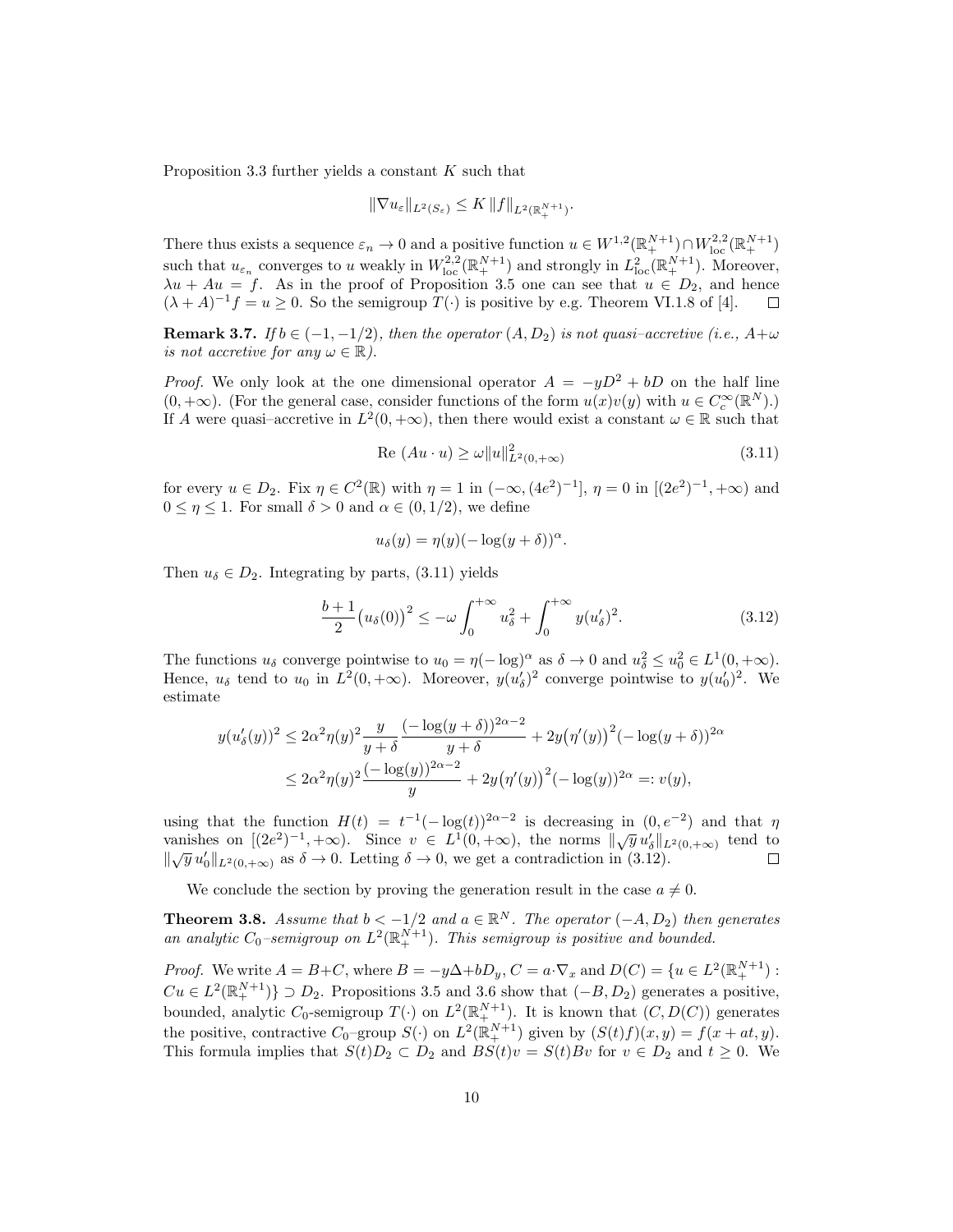thus deduce  $(\lambda + B)^{-1}S(t) = S(t)(\lambda + B)^{-1}$  for  $\lambda > 0$  and then  $T(t)S(t) = S(t)T(t)$ , using the resolvent approximation formula for  $T(t)$  from e.g. Corollary III.5.5 in [4]. Since the semigroups commute, the resolvents of B and C also commute and the closure of  $A = B + C$ (initially defined on  $D_2$ ) generates the  $C_0$ –semigroup given by  $U(t) = T(t)S(t)$  for  $t \geq 0$ . See Paragraph II.2.7 in [4] for these facts. Observe that the operators  $U(t)$  are positive and uniformly bounded.

In a next step we show that A is actually closed on  $D_2$  using a theorem on operator sums by Kalton and Weis. We refer to [19] for the relevant background information. Due to e.g. Theorem 11.5 in [19], the m–accretive operator  $-C$  has a bounded  $H^{\infty}$ –calculus of any angle  $\omega_C > \pi/2$ . The operator  $-B$  is R–sectorial of an angle  $\omega_B < \pi/2$  because it generates a bounded analytic semigroup on a Hilbert space, cf. p.75 and 76 of [19]. Theorem 12.13 of [19] now shows that  $A = B + C$  is closed on  $D_2$ . Hence, the graph norm of A is equivalent to the norm of  $D_2$  which in turn is equivalent to the graph norm of  $B$ . The analyticity of  $U(\cdot)$  then follows from that of  $T(\cdot)$  because of

$$
||AU(t)f||_{L^{2}(\mathbb{R}_{+}^{N+1})} \leq c \left( ||BT(t)S(t)f||_{L^{2}(\mathbb{R}_{+}^{N+1})} + ||T(t)S(t)f||_{L^{2}(\mathbb{R}_{+}^{N+1})} \right)
$$
  
\n
$$
\leq c \left( t^{-1} ||S(t)f||_{L^{2}(\mathbb{R}_{+}^{N+1})} + ||T(t)S(t)f||_{L^{2}(\mathbb{R}_{+}^{N+1})} \right)
$$
  
\n
$$
\leq c \left( t^{-1} ||f||_{L^{2}(\mathbb{R}_{+}^{N+1})} + ||T(t)S(t)f||_{L^{2}(\mathbb{R}_{+}^{N+1})} \right)
$$

for  $t \in (0,1], f \in L^2(\mathbb{R}^{N+1}_+)$  and some constants  $c > 0$ .

#### 4 Generation on bounded domains

Let  $\Omega$  be a bounded open subset of  $\mathbb{R}^{N+1}$  with  $C^2$  boundary and let  $\varrho$  be a function in  $C^2(\overline{\Omega})$  such that  $\varrho > 0$  in  $\Omega$ ,  $\varrho = 0$  on  $\partial\Omega$  and  $\nabla \varrho(\xi) = \nu(\xi)$ , for every  $\xi \in \partial\Omega$ . Here,  $\nu(\xi)$ is the inward unitary normal vector to  $\partial\Omega$  at  $\xi$ . We consider the operator

$$
A = -\varrho \sum_{i,j=1}^{N+1} a_{ij} D_{ij} + \sum_{i=1}^{N+1} b_i D_i,
$$
\n(4.1)

and set  $a(\xi) = (a_{ij}(\xi))_{i,j}$  and

$$
\kappa = \max_{\xi \in \partial \Omega} \frac{\langle b(\xi), \nu(\xi) \rangle}{\langle a(\xi) \nu(\xi), \nu(\xi) \rangle}.
$$

Assume that

- (H1)  $a_{ij}$  are real continuous functions on  $\Omega$ ,  $a_{ij} = a_{ji}$ , and satisfy the ellipticity condition  $\langle a(\xi)\zeta, \zeta\rangle \geq \alpha |\zeta|^2$  for every  $\xi \in \overline{\Omega}, \zeta \in \mathbb{R}^{N+1}$  and some  $\alpha > 0$ .
- (H2)  $b_i$  are real continuous functions on  $\overline{\Omega}$ .
- (H3)  $\kappa < -1/2$ .

We endow A with the domain

$$
D_2^{\Omega} = \{ u \in W^{2,2}_{loc}(\Omega) \cap W^{1,2}(\Omega) : \varrho | D^2 u | \in L^2(\Omega) \}.
$$

 $\Box$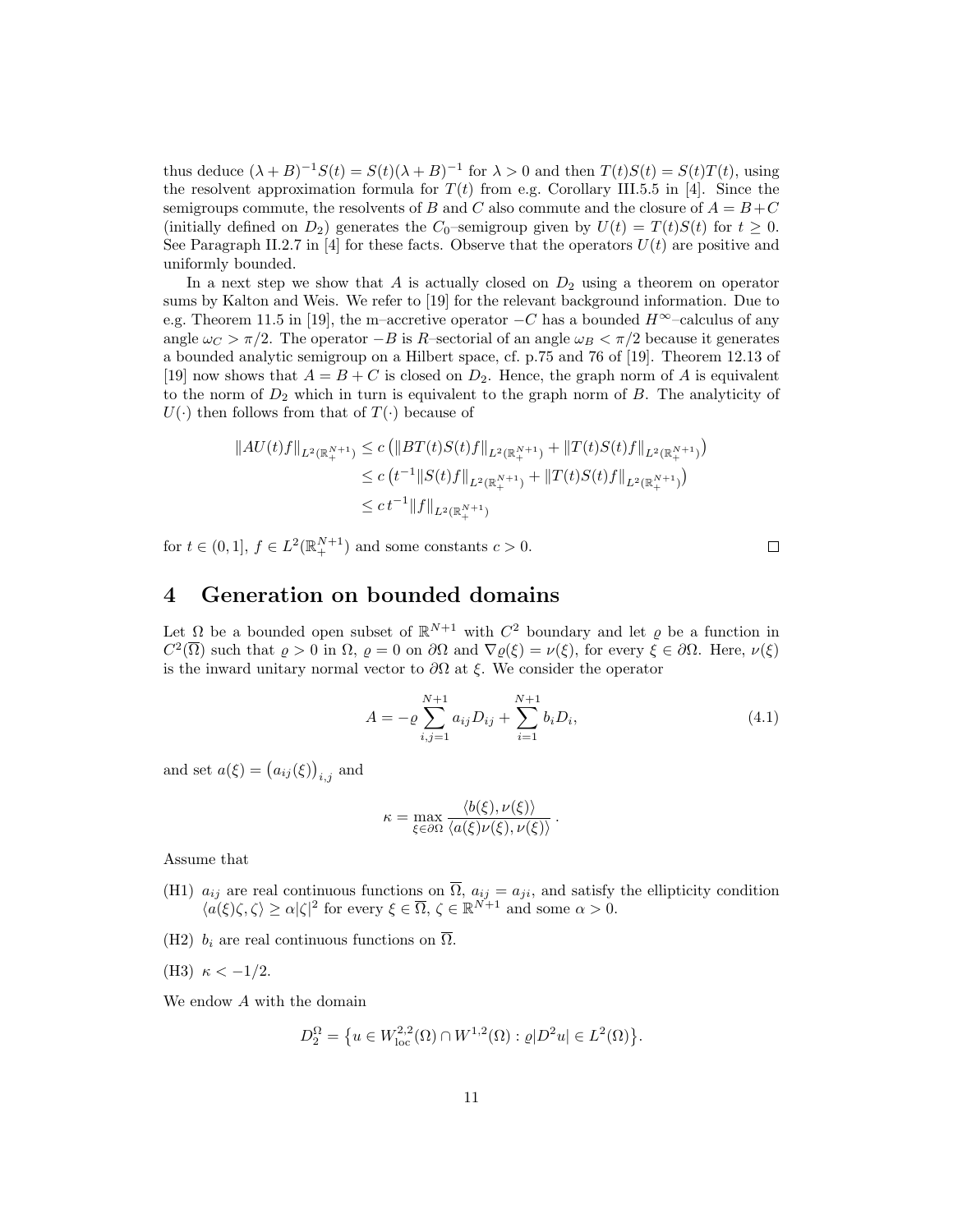**Theorem 4.1.** Under assumptions (H1), (H2) and (H3) the operator  $(-A, D_2^{\Omega})$  generates an analytic  $C_0$ -semigroup on  $L^2(\Omega)$ .

The proof is based on Theorem 3.8. It follows the lines of the arguments in Lemma 2.13, Corollary 2.14 and Section 3 of [10]. We thus omit the proof, but briefly indicate the main ideas which are developed with full details in [10]. One first extends Theorem 3.8 to operators on  $\mathbb{R}^{N+1}_+$  where one replaces  $y\Delta$  by a term  $y \sum_{ij} a_{ij} D_{ij}$  with constant coefficients. Then one localises the operator A on  $\Omega$  around suitably chosen points  $\xi_1, \dots, \xi_m \in \partial\Omega$  and  $\xi_0 \in \Omega$  and for  $j \geq 1$  one transforms the localised operators to the half space  $\mathbb{R}^{N+1}_+$  in such a way that the normal is preserved at  $\xi_i$ . In particular, the factor  $\varrho$  transforms into functions  $\phi_j$  that behave like y. One freezes the coefficients of the transformed operators and replaces  $\phi_i$  by y, thus obtaining operators as in the indicated extension of Theorem 3.8. Condition (H3) then yields that the resulting normal drift coefficient is strictly less than  $-1/2$ . (In [10] we had the opposite sign.) For these operators with frozen coefficients one has a resolvent in  $L^2(\mathbb{R}^{N+1}_+)$  with the regularity properties established in the previous section. Using this regularity, the backward transformation, perturbation and partitions of unity, one can now construct the resolvent of A on  $\Omega$  that satisfies the appropriate estimates.

The above theorem enables to solve the parabolic problem on  $\Omega$  corresponding to A in optimal regularity. We thus consider the evolution equation

$$
\partial_t u(t) + Au(t) = f(t) \quad \text{on } \Omega, \ t > 0,
$$
  

$$
u(0) = u_0 \quad \text{on } \Omega.
$$
 (4.2)

We next collect a few immediate consequences from the theory of analytic semigroups. More refined regularity results for (4.2) can be found in the monograph [20], for instance. We use the real interpolation space  $(L^2(\Omega), D_2^{\Omega})_{1/2,2}$ , see [21] or [28].

Corollary 4.2. Assume that (H1), (H2), (H3) hold. Take  $T > 0$ .

a) Let  $u_0 \in L^2(\Omega)$  and  $f \in C^{\alpha}([0,T], L^2(\Omega))$  for some  $\alpha > 0$ . Then the problem (4.2) has a unique solution  $u \in C^1((0,T];L^2(\Omega)) \cap C((0,T];D_2^{\Omega}) \cap C([0,T],L^2(\Omega))$ , which belongs to  $C^1([0,T];L^2(\Omega)) \cap C([0,T];D_2^{\Omega})$  if  $u_0 \in D_2^{\Omega}$ .

b) Let  $u_0 \in (L^2(\Omega), D_2^{\Omega})_{1/2,2} =: V$  and  $f \in L^2((0,T); L^2(\Omega))$ . Then the evolution equation (4.2) has a unique solution  $u \in W^{1,2}((0,T); L^2(\Omega)) \cap L^2((0,T); D_2^{\Omega}) \cap C([0,T]; V)$ .

*Proof.* The assertions in a) follow from Theorem 4.3.1 in [20]. Next, let  $u \in V$  and  $f \in L^2((0,T); L^2(\Omega))$ . Corollary 1.14 of [21] shows that the space  $E := W^{1,2}((0,T); L^2(\Omega)) \cap$  $L^2((0,T); D_2^{\Omega})$  is embedded in  $C([0,T]; V)$ . By a standard argument (see e.g. Proposition 4.1.2 in [20]) one sees that a solution  $u \in E$  of (4.2) is given by

$$
u(t) = T(t)u_0 + \int_0^t T(t - s) f(s) \, ds,
$$

where  $T(\cdot)$  is the semigroup generated by  $(-A, D_2^{\Omega})$ . The existence of a solution to  $(4.2)$  in  $E$  is then a consequence of Corollary 1.7 of [19] and Proposition 6.2 of [21].  $\Box$ 

## References

[1] M. Campiti, G. Metafune: Ventcel's boundary conditions and analytic semigroups. Arch. Math., 70 (1998), 377–390.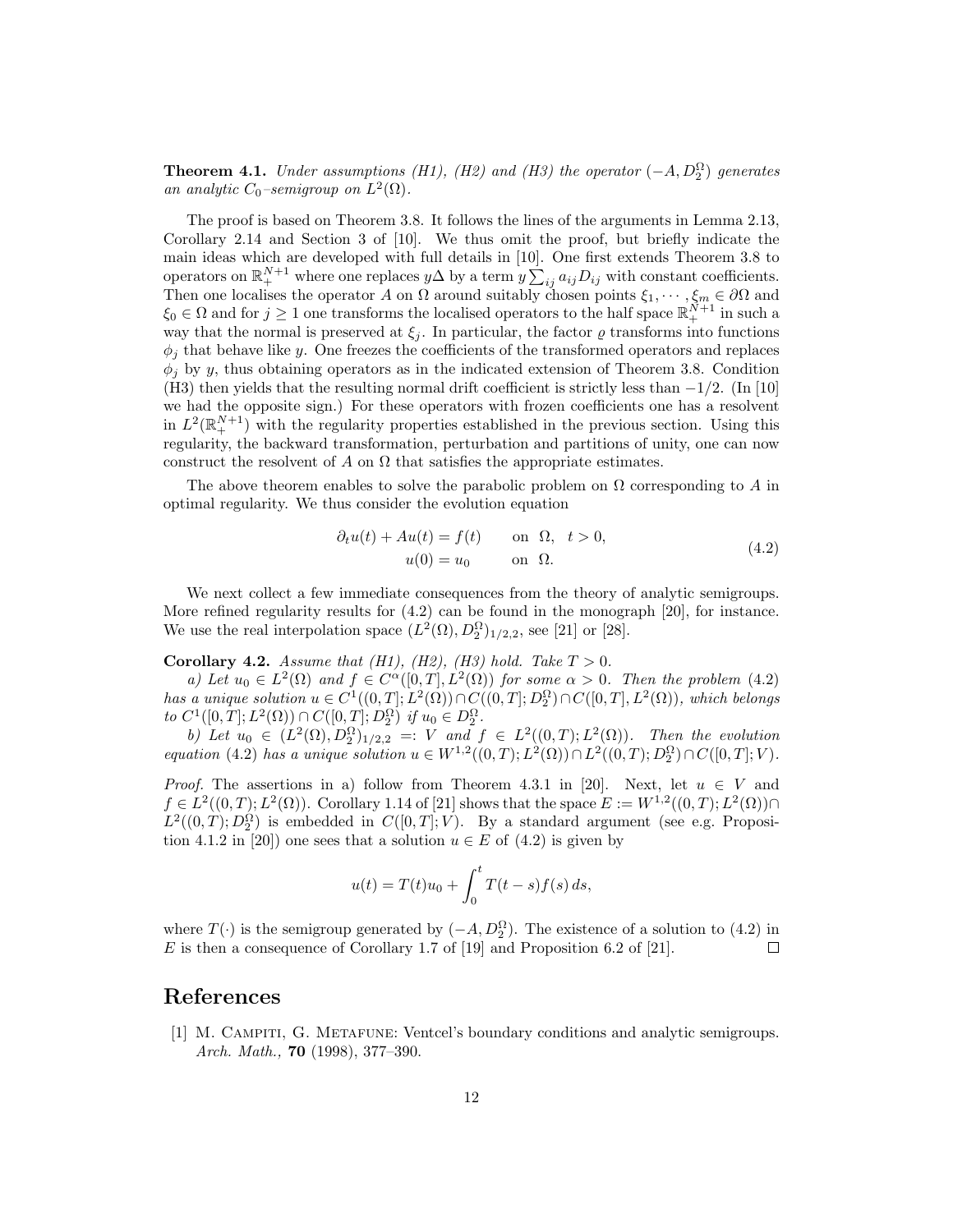- [2] P. Daskalopoulos, P. M. N. Feehan: Existence, uniqueness and global regularity for degenerate elliptic obstacle problems in mathematical finance, arXiv: 1109.1075.
- [3] P. Daskalopoulos, R. Hamilton: Regularity of the free boundary for the porous medium equation, J. Amer. Math. Soc. 11 (1998) 4, 899–965.
- [4] K.-J. ENGEL, R. NAGEL: One-Parameter Semigroups for Linear Evolution Equations. Springer, 2000.
- [5] C. L. Epstein, R. Mazzeo: Degenerate Diffusion Operators Arising in Population Biology, Ann. Math. Stud., 185, Princeton Univ. Press, Princeton, NJ, 2013.
- [6] P.M.N. Feehan, C. Pop: Degenerate elliptic operators in mathematical finance and Hölder continuity for solutions to variational equations and inequalities, arXiv: 1110.5594.
- [7] P.M.N. Feehan, C. Pop: Schauder a priori estimates and regularity of solutions to boundary-degenerate elliptic linear second-order partial differential equations, J. Differential Equations 256 (2014) 3, 895–956.
- [8] W. Feller: The parabolic differential equations and the associated semi-groups of transformations, Ann. of Math. 55 (1952), 468–519.
- [9] W. Feller: Diffusion processes in one dimension, Trans. Amer. Math. Soc. 97 (1954), 1–31.
- [10] S. FORNARO, G. METAFUNE, D. PALLARA, J. PRÜSS:  $L^p$ -theory for some elliptic and parabolic problems with first order degeneracy at the boundary. J. Math. Pures Appl. 87 (2007), 367–393.
- [11] S. Fornaro, G. Metafune, D. Pallara, R. Schnaubelt: Degenerate operators of Tricomi type in  $L^p$ -spaces and in spaces of continuous functions. J. Differential Equations 252 (2012), 1182–1212.
- [12] S. Fornaro, G. Metafune, D. Pallara, R. Schnaubelt: One-dimensional degenerate operators in  $L^p$ -spaces. J. Math. Anal. Appl. 402 (2013), 308-318.
- [13] D. GILBARG, N. TRUDINGER: Elliptic Partial Differential Equations of Second Order, Springer, 1983.
- [14] C. KIENZLER: Flat fronts and stability for the porous medium equation. Preprint, arXiv: 1403.5811v1
- [15] J.U. KIM: An  $L^p$  a priori estimate for the Tricomi equation in the upper half-space, Trans. Amer. Math. Soc. 351 (1999), 4611–4628.
- [16] K.-H. Kim: Sobolev space theory of parabolic equations degenerating on the boundary of  $C<sup>1</sup>$  domains, *Comm. Partial Differential Equations* 32 (2007), 1261-1280.
- [17] H. Koch: Non-euclidean singular integrals and the porous medium equation, Habilitation thesis (1999). www.math.uni-bonn.de/∼koch/public.html
- [18] J. J. Kohn, L. Nirenberg: Degenerate elliptic-parabolic equations of first order. Comm. Pure Appl. Math. 20 (1967), 797–872.